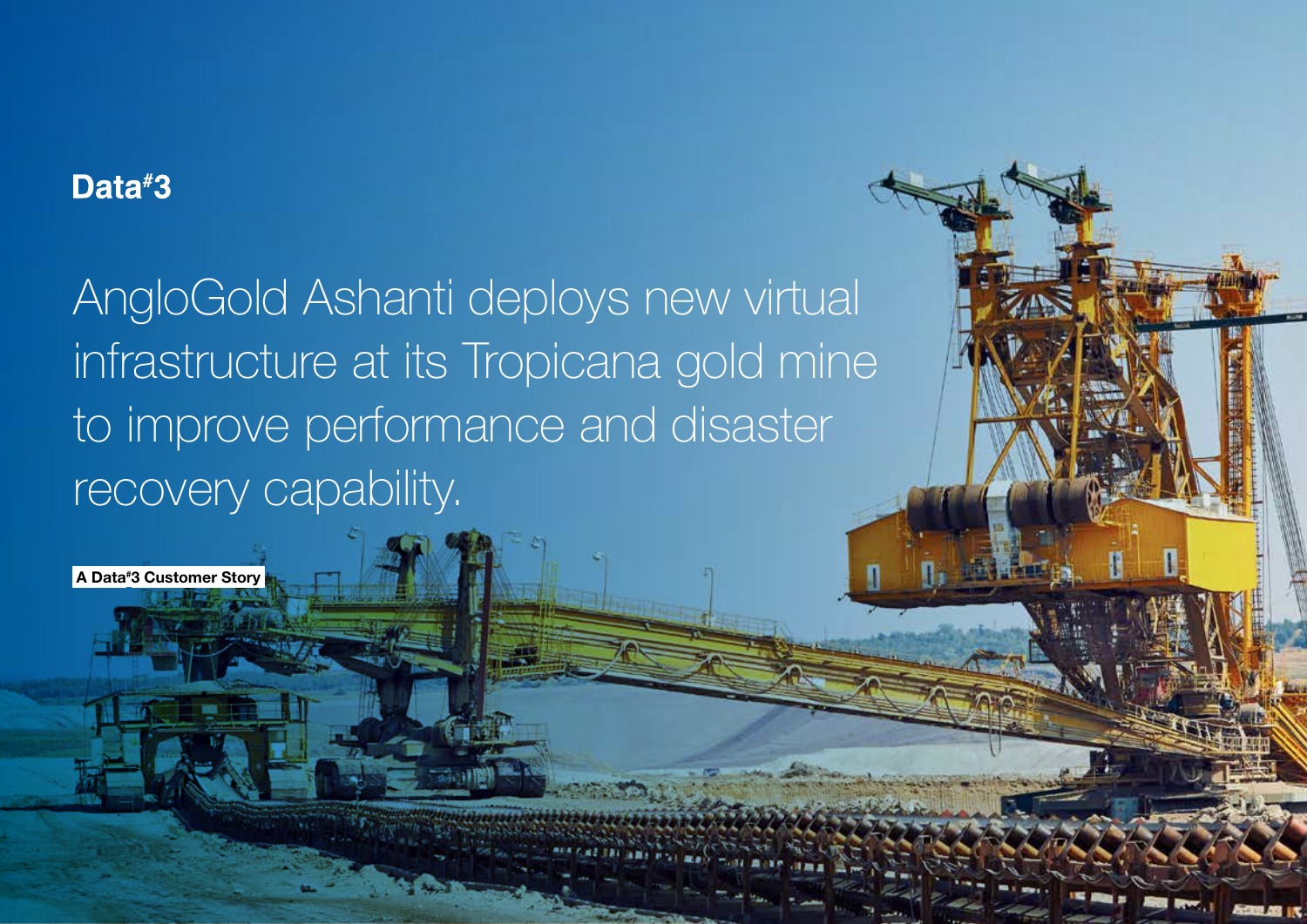# Data#3

#### ABOUT ANGLOGOLD ASHANTI

Headquartered in Johannesburg, South Africa, AngloGold Ashanti Ltd is the third largest gold miner in the world measured by production. The company currently operates 14 gold mines in 10 countries.



## **OBJECTIVE**

To implement a new virtual infrastructure solution at the Tropicana mine site to help reduce complexity, improve application performance, minimise costs and strengthen disaster recovery capability.



## FUN FACT

By 2021, more than 50% of large enterprises will use an integrated risk management solution set to provide better decision-making capabilities, up from approximately 30% today.

Gartner (2019), Digital Business Requires Integrated Risk Management. [Online] https://www.gartner.com/smarterwithgartner/digital-business-requires-integratedrisk-management/



"The simplified technology stack helps us to streamline application performance, increase capacity, reduce risk, and minimise costs"

Adam Wahby, Systems & Infrastructure Specialist, AngloGold Ashanti Australia.



### APPROACH

Replace existing server, storage and backup infrastructure with a simplified IT platform for all virtual workloads to support operations over the next five years and beyond.



## **BENEFITS**

- A robust, scalable and secure infrastructure that provides greater capacity, is easier to manage, and helps reduce risk through lower Recovery Point Objectives (RPO) and Recovery Time Objectives (RTO).
- Improved application performance and reduced complexity to streamline operations, resulting in efficiency and productivity benefits.

## **TECHNOLOGY**

- ☑ Cisco server switching
- $\nabla$ Dell EMC PowerEdge servers
- $\triangledown$ Dell EMC Unity Storage
- Dell EMC DataDomain upgrade ☑
- $\nabla$ Dell EMC TLO Tape Library
- $\overline{\vee}$ VMware VSphere

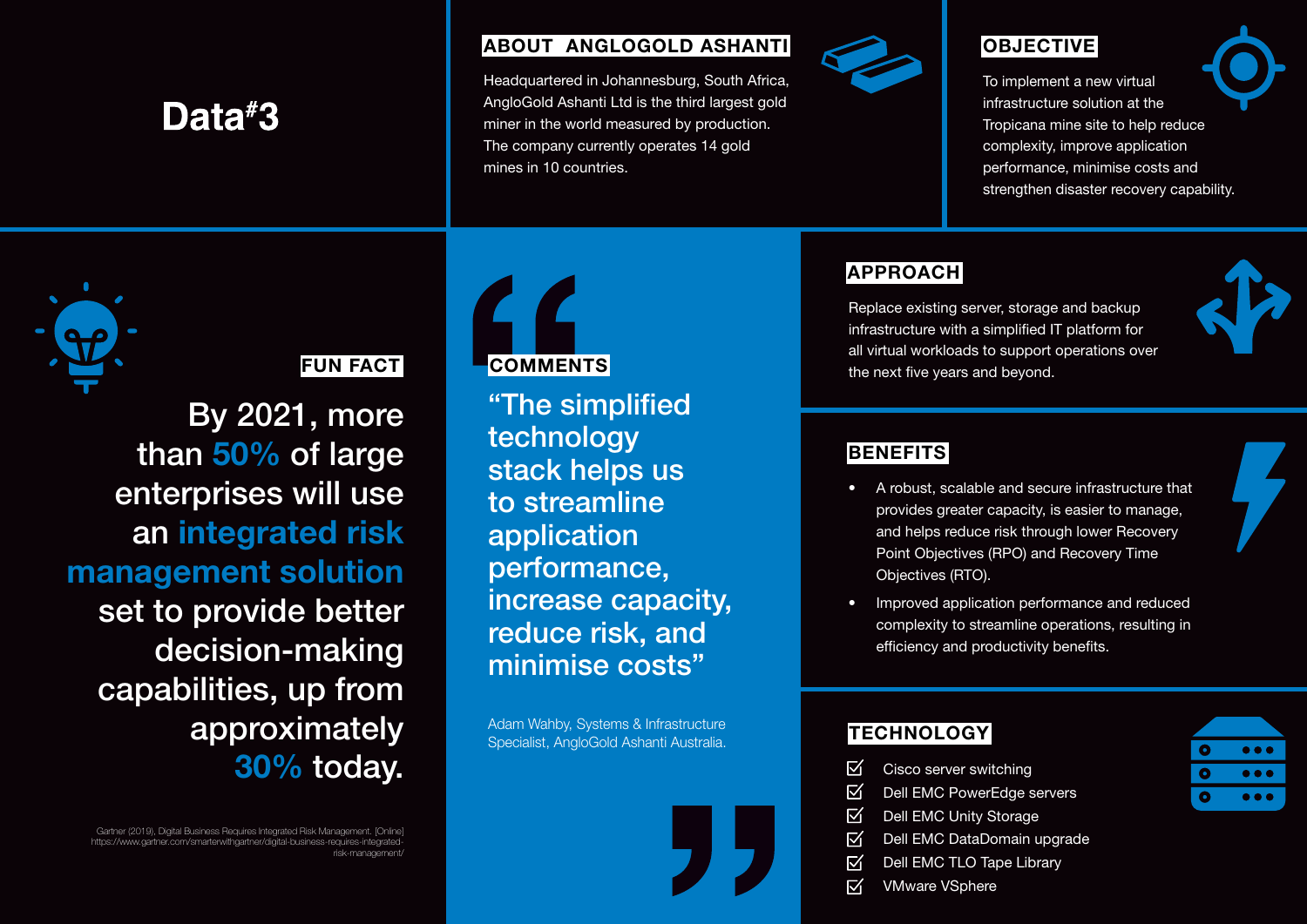#### The Background

Headquartered in Johannesburg, South Africa, AngloGold Ashanti Ltd is the third largest gold miner in the world measured by production. The company currently operates 14 gold mines in 10 countries.

AngloGold Ashanti's two gold mines in Australia, Sunrise Dam and Tropicana (70%), are located in Western Australia and produce approximately 18% of the group's total gold production.

#### **The Challenge**

AngloGold Ashanti Australia was experiencing challenges associated with its virtual infrastructure at the Tropicana mine site, located 330km east-northeast of Kalgoorlie.

The legacy architecture was over five years old and consisted of many moving parts, creating a great deal of complexity.

It was also increasingly difficult to meet critical business requirements with regards to workload performance and capacity, as well as RPOs, RTOs and Disaster Recovery.

Overall, the key challenges included:

- Management of the existing infrastructure was complex, time consuming and costly
- Risk associated with RPOs, RTOs and Disaster Recovery
- Live migration within the virtual environment presented challenges for the existing mining application
- The live workload recovery and rollback process was difficult to perform



AngloGold Ashanti Australia sought to replace the existing server, storage and backup infrastructure used to host the virtual environment. This included simplifying the technology stack to streamline operational processes, improve capability to meet business objectives including RTOs and RPOs, and reduce costs.

From an IT perspective, the new solution had to provide a modern, simplified IT infrastructure platform for all virtual workloads to support Tropicana operations over the next five years and beyond. The solution would also need to resolve issues relating to operational activities such as data storage and backup, disaster recovery, performance, monitoring and capacity requirements.

After a comprehensive tender process, AngloGold Ashanti selected Data# 3 as the preferred partner to deliver this project. Data# 3 proposed a solution that addressed all of AngloGold Ashanti's key business and technical requirements, and within budget and time parameters.

Delivery of the new solution included project management, planning and design, deployment, data and workload migration, functional and disaster recovery testing, operational product training, onsite knowledge transfer, plus final build and operational documentation.

#### Technology deployed included:

- Cisco server switching
- Dell EMC PowerEdge servers
- **Dell EMC Unity Storage**
- Dell EMC DataDomain upgrade
- Dell EMC TLO Tape Library
- VMware VSphere

#### IT Outcome

The new solution deployed at Tropicana mine site addressed and resolved a number of key IT infrastructure requirements for the company.

Firstly, onsite IT personnel now have a simplified virtual environment to manage. Workload and processes have been streamlined, and the team now has greater visibility over the system's operation and performance. This helps to free up internal resources to focus on more critical IT requirements.

Secondly, backup and recovery capability has improved, helping to minimise risk and ensure business continuity. The Tropicana site now enjoys reliable and predictable backups and restores, as well as functional disaster recovery fail-over and fail-back.

And finally, the enhanced speed and capacity of the new virtual infrastructure means AngloGold Ashanti Australia can optimise performance and scale up to accommodate future growth.